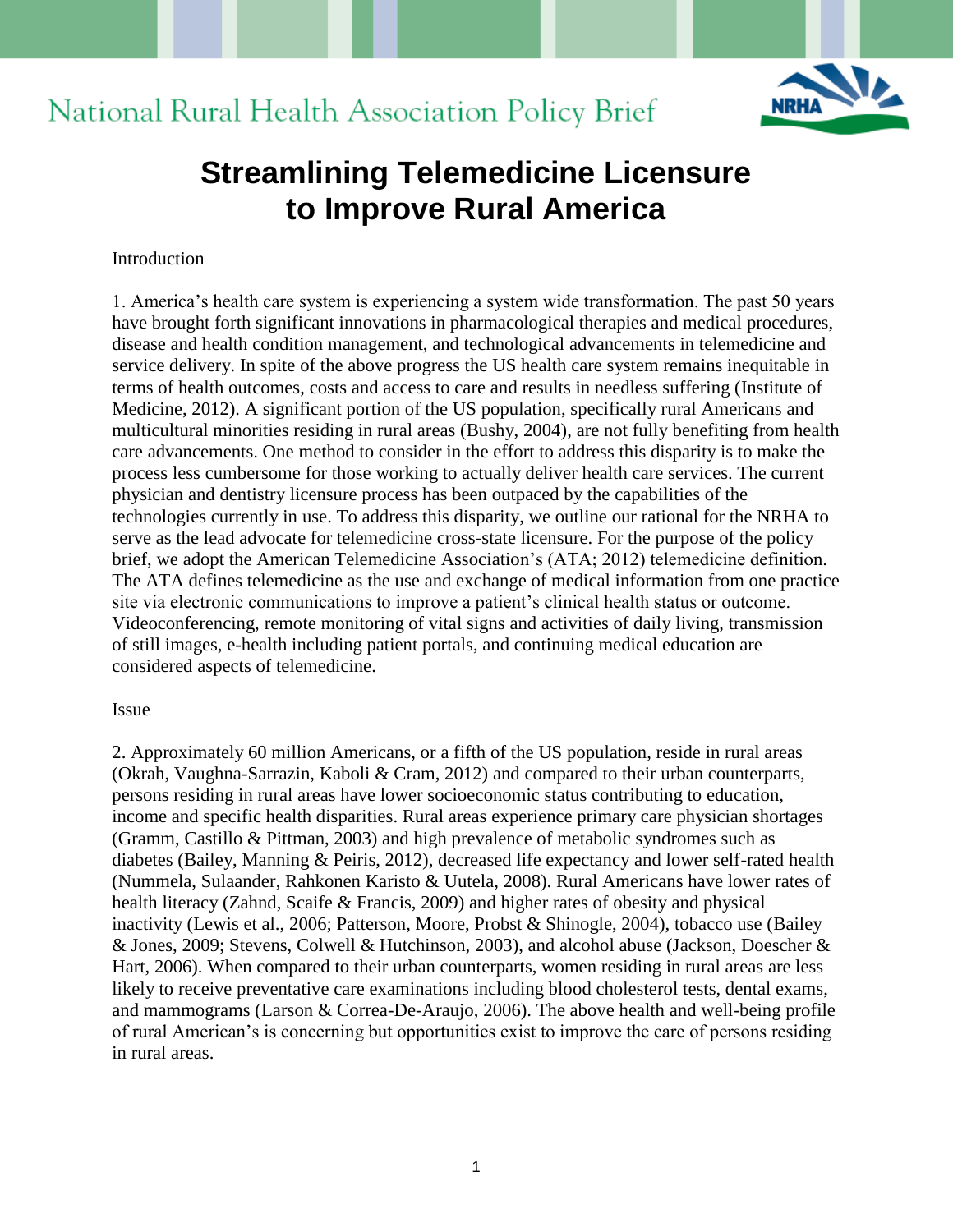3. A new approach to healthcare is required to address the needs of rural Americans. Telemedicine is a vehicle which can deliver health, education and teaching services to rural areas (Smith, Bensink, Armfield, Stillman, & Caffery, 2005). Telemedicine links rural residents with urban health specialists and holds considerable promise in terms of dramatically improving health care and enhancing rural economies (Whitacre, 2011). Patients find telemedicine usage acceptable and these findings are consistent across a variety of patients and circumstances (Mair & Whiten, 2000). Pare, Jaana & Sicotte's (2007) found that home telemonitoring is widely accepted, economically viable and includes a broad range of technologies including teleophthalmology, telepsychiatry, teleradiology, and teledermatology. The researchers further noted telemedicine and telemonitoring programs improve health outcomes as measured by emergency room visits, hospital admissions, and average hospital length of stay. A subtle aspect of Pare et al.'s research should be emphasized. Implicitly telemedicine and consultation (e.g., continuing medical education) encourages and supports rural providers to continue maintaining current standards of best practice and the ongoing exposure to dynamic patient cases and medical education has the potential to improve individual patient and community health outcomes vis-àvis consultation with physicians who perhaps more regularly treat challenging diseases and have more access to healthcare resources and novel treatments.

Though telemedicine is quite promising in terms of meeting the needs of rural Americans, a current patchwork medical license regulatory system places considerable burdens on physicians wanting to work or expand their practice in to rural areas. For example, a physician must obtain a medical license in each of the states where patients received telemedicine services (Mossquera, 2012). Some federal agencies that provide care via telemedicine, such as the Veterans Affairs and Defense Departments, are distinctive and these physicians have license portability which allows them to practice in a different state than where they reside or practice.

4. In order to address the pressing needs surrounding workforce shortages (i.e., physicians and other allied health professionals) and limited access to healthcare, rural health policy initiatives must be put forth. The constituency of the NRHA will benefit through the support and pursuit of policy encouraging a streamlined licensing process for telemedicine providers. It should be noted though telehealth licensure is outside the scope of this policy paper, it is reasonable to assume advances in streamlining telemedicine licensure will lead to expedited telehealth licensure too, a similar but distinct concept from telemedicine (Darkins & Cary, 2000). This key derivative of a balanced but forceful telemedicine licensure policy must not be overlooked.

## Policy Recommendations

5.The NRHA is encouraged to lead policy discussions supporting actions which appropriately allow individual states to maintain their ability to regulate the care provided to their constituents, but in a manner that encourages access to an enhanced level of portable care for all, regardless of where a patient resides from their physician or dentist.

6.The organization has already established a precedent in this area by lending their support to the Increasing Credentialing and Licensing Access to Streamline Telehealth Act (ICLAST Act) as proposed by U.S. Senator Tom Udall (NM) in 2012. One component of this proposal was intended to facilitate a provider's ability to appropriately practice across state lines.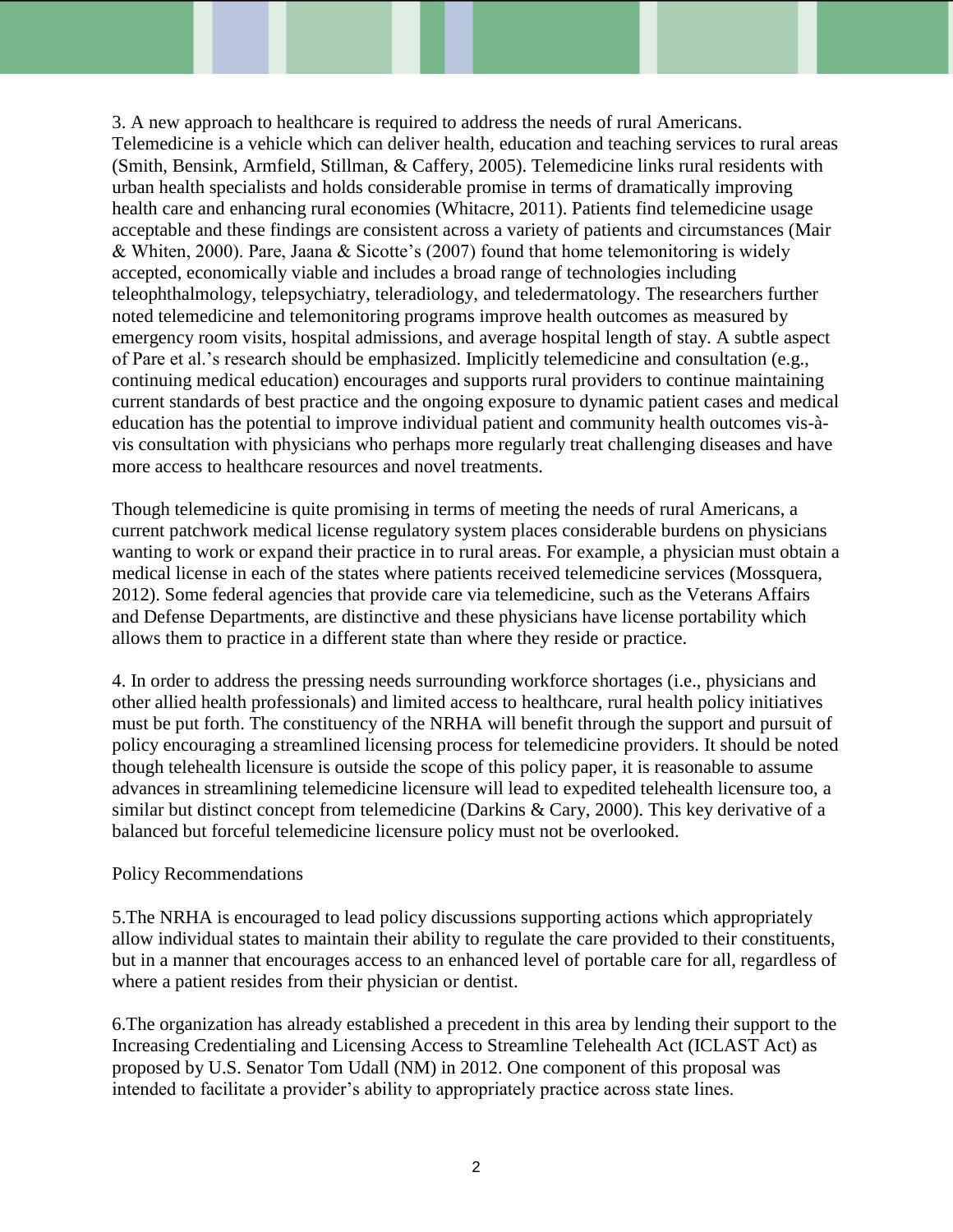7. The federal government has, in some ways, led by example. The Department of Veteran Affairs (VA) has established that a veteran can receive care from a provider in the system, even if they are not in the same state. They have embraced the understanding that it is the access to quality care which is most important. If a provider is appropriately licensed in one location in the VA system, that license follows him or her through the technology to wherever the patient is receiving care. This is evidenced in the memorandum of August 3, 2006, from the VA's Office of General Counsel to VHA Office of Patient Care Services: "these (face-to-face) contract health care practitioners may practice at any VA facility, regardless of its location or their state of licensure…we can see no [basis] on which to establish different licensure requirements for VA's contractors not actually working in a VA facility, including those providing multi-state telemedicine services. In our view, such offstation contractors would not need to be licensed by the state(s) where they perform services for VA under the contract, unless such licensure is required by the specific contract of Federal law."

## Future Policy Considerations

8. Telemedicine will continue to be an area of promise for those interested in improving rural health care opportunities and the sustainability of rural communities in general. Unfortunately, licensure regulations continue to be a barrier to enhancing the breadth and the quality of care available in our rural communities. Encouraging not only a uniformity of licensure requirements among state regulatory bodies, but also an understanding of the importance of collaboration among these same bodies, will improve the environment in which telemedicine services are provided.

9. The National Rural Health Association must aggressively monitor not only established and proposed legislation that could impact this issue, but also identify the organizations (i.e. Federation of State Medical Boards, American Dental Association, American Telemedicine Association,) which are active participants in this issue. It will be important to work with organizations such as the above, for example, to identify solutions agreeable to most (i.e., bipartisan) and to educate these key stakeholders regarding the concerns and issues surrounding our rural providers and the patients they serve.

10. Should the political and regulatory climate be such that a comprehensive uniform telemedicine licensure proposal runs against substantial resistance due to the current political and regulatory climate, the National Rural Health Association must, when and where appropriate, bring forth more modest proposals such as off-site and/or cross state supervision via telemedicine where licensure may currently require on-site supervision (e.g., behavioral health providers). Such cautious policy recommendations, albeit incremental, serve a key purpose. A restrained telemedicine licensure policy approach may be particularly useful at building coalitions in congress and with key community, healthcare and business stake holders and result in a more favorable climate to propose and eventually pass far reaching policy proposals aimed at streamlining telemedicine licensure.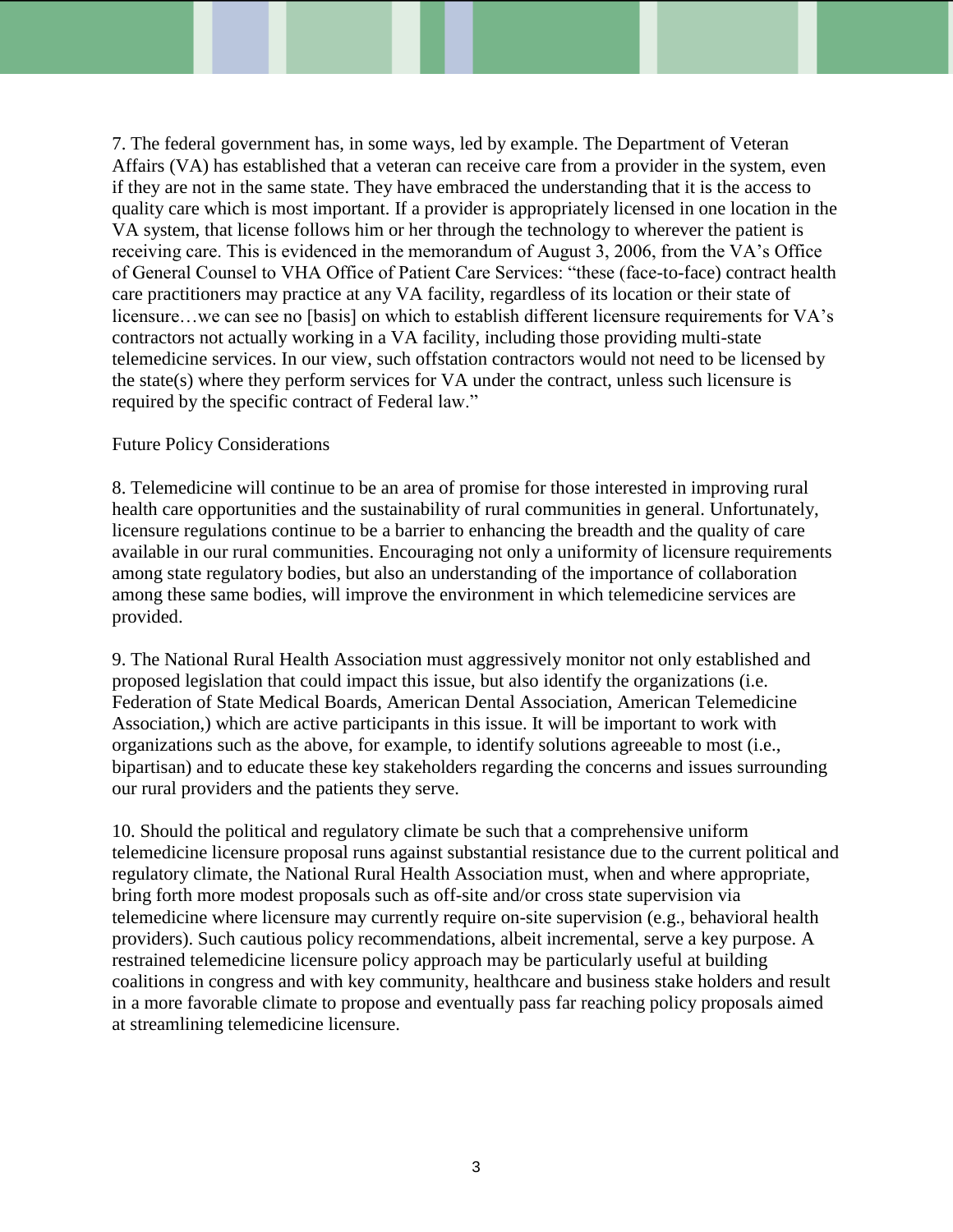#### References

American Telemedicine Association. (2012, October 21). Telemedicine defined. Retrieved from http://www.americantelemed.org/i4a/pages/index.cfm?pageid=3333

Bailey, B. A., & Jones Cole, L. (2009). Are obstetricians following best practice guidelines for addressing pregnancy smoking? Results from Northeast Tennessee. Southern Medicine Journal, 102, 894–899.

Bailey, B. A., Manning, T., & Peiris, A. N. (2012). The impact of living in rural and urban areas: Vitamin D and medical cost in veterans. Journal of Rural Health, 28(4), 356-363. Bushy, A. (2004). Rural minority and multicultural preventive care, primary care, and mental health issues: Challenges and opportunities. *The Journal of Rural Health*, *20*(3), 191-192.

Department of Veteran Affairs, Office of Care Coordination (September 2006). VHA Care Coordination and Telehealth Newsletter. Accessed: 12/26/2012 (http://www.telehealth.va.gov/newsletter/2006/091906-newsletter\_Vol6Iss2B.pdf) Darkins, A., & Cary, M. (2000). *Telemedicine and telehealth: principles, policies, performances and pitfalls*. Springer publishing company.

Flinn, R. (2012). Video dial-a-doctor seen easing shortage in rural U.S. Retrieved from http://www.bloomberg.com/news/2012-09-05/video-dial-a-doctor-seen-easing-shortage-in-ruralu-s-.html

Gramm, L., Castillo, G., & Pittman, S., (2003). Access to quality health services in rural areas – primary care: A literature review In Rural healthy people 2010: A companion document to healthy people 2010. Vol. 2. The Texas A&M University System Health Service Center, School of Rural Public Health, Southwest Rural Health Research Center. Retrieved from www.srph.tamhsc.edu/centers/rhp2010/litrev.htm

Institute of Medicine. (2012). Best care at lower cost: The path to continuously learning health care in America. Retrieved from http://www.nap.edu/catalog.php?record\_id=13444#toc

Jackson, J.E., Doescher, M.P., & Hart, L.G. (2006). Problem drinking: Rural and urban trends in America, 1995/1997 to 2003. Preventative Medicine, 43(2), 122-4

Larson, S. & Correa-De-Araujo, R. (2006). Preventative health examinations: A comparison along the rural-urban continuum. Womens Health Issues, 16(2), 80-88.

Lewis, R.D., M.C. Meyer, S.C. Lehman, F.L. Trowbridge, J.J. Bason, K.H. Yurman, and Z. Yin. 2006. ''Prevalence and Degree of Childhood and Adolescent Overweight in Rural, Urban and Suburban Georgia.'' Journal of School Health 76:126–32.

Mair, F. & Whitten, P. (2000). Systematic review of studies of patient satisfaction with telemedicine. BMJ, 320, 1517-1520.